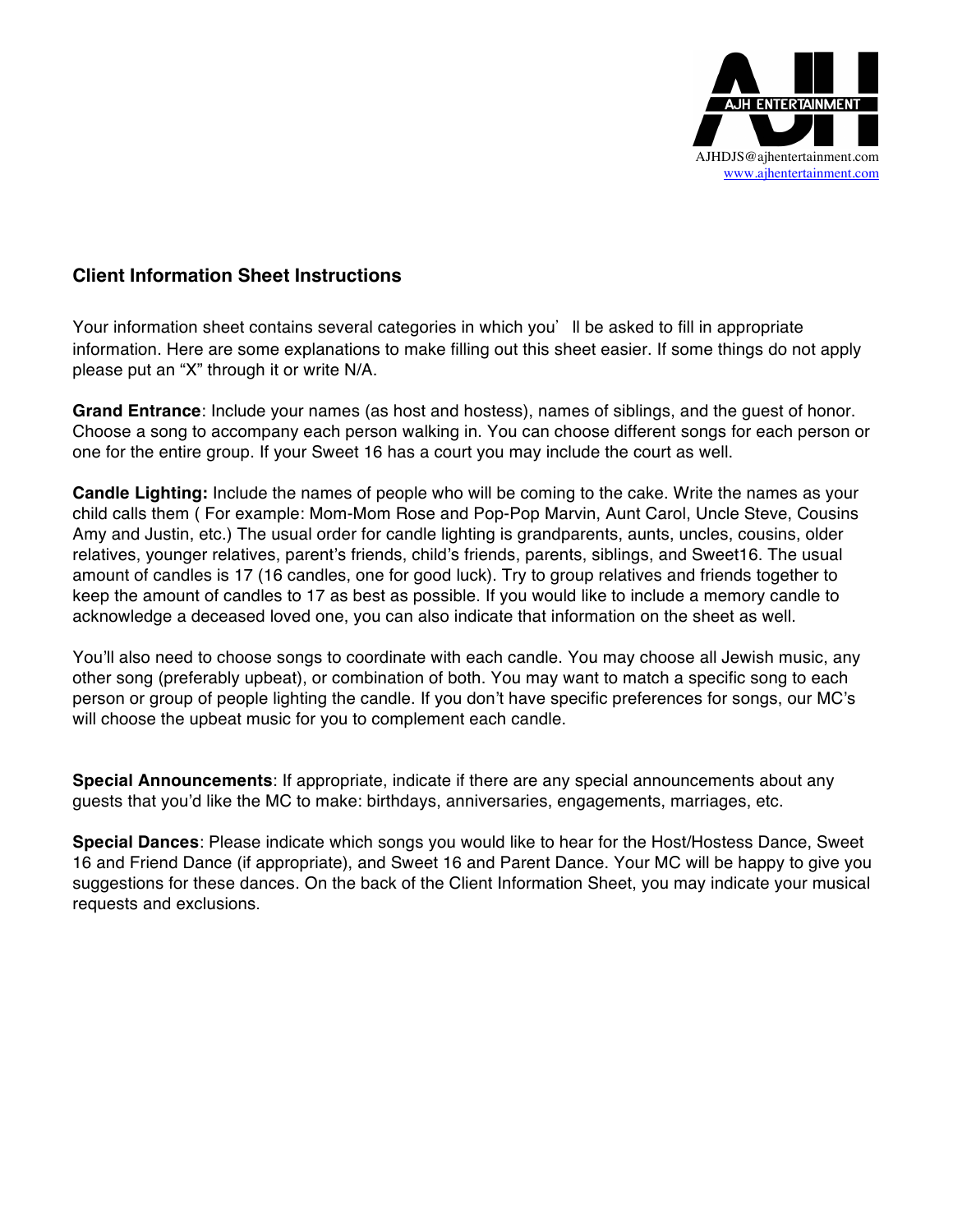

## **CUSTOMIZED SWEET 16 PLANNER**

| Brothers and Sisters:_____________________________Song:_________________________          |             |  |
|-------------------------------------------------------------------------------------------|-------------|--|
| Brothers and Sisters:_______________________________Song:________________________         |             |  |
| Sweet 16 Guest of Honor:_________________________Song:__________________________          |             |  |
|                                                                                           | or          |  |
| For a Court Introduction:                                                                 |             |  |
|                                                                                           |             |  |
|                                                                                           | escorted by |  |
|                                                                                           | escorted by |  |
|                                                                                           | escorted by |  |
|                                                                                           | escorted by |  |
| <u> 1980 - Johann John Stone, mars et al. (1980)</u>                                      | escorted by |  |
| the control of the control of the control of the control of the control of the control of | escorted by |  |
|                                                                                           | escorted by |  |
|                                                                                           | escorted by |  |
|                                                                                           | escorted by |  |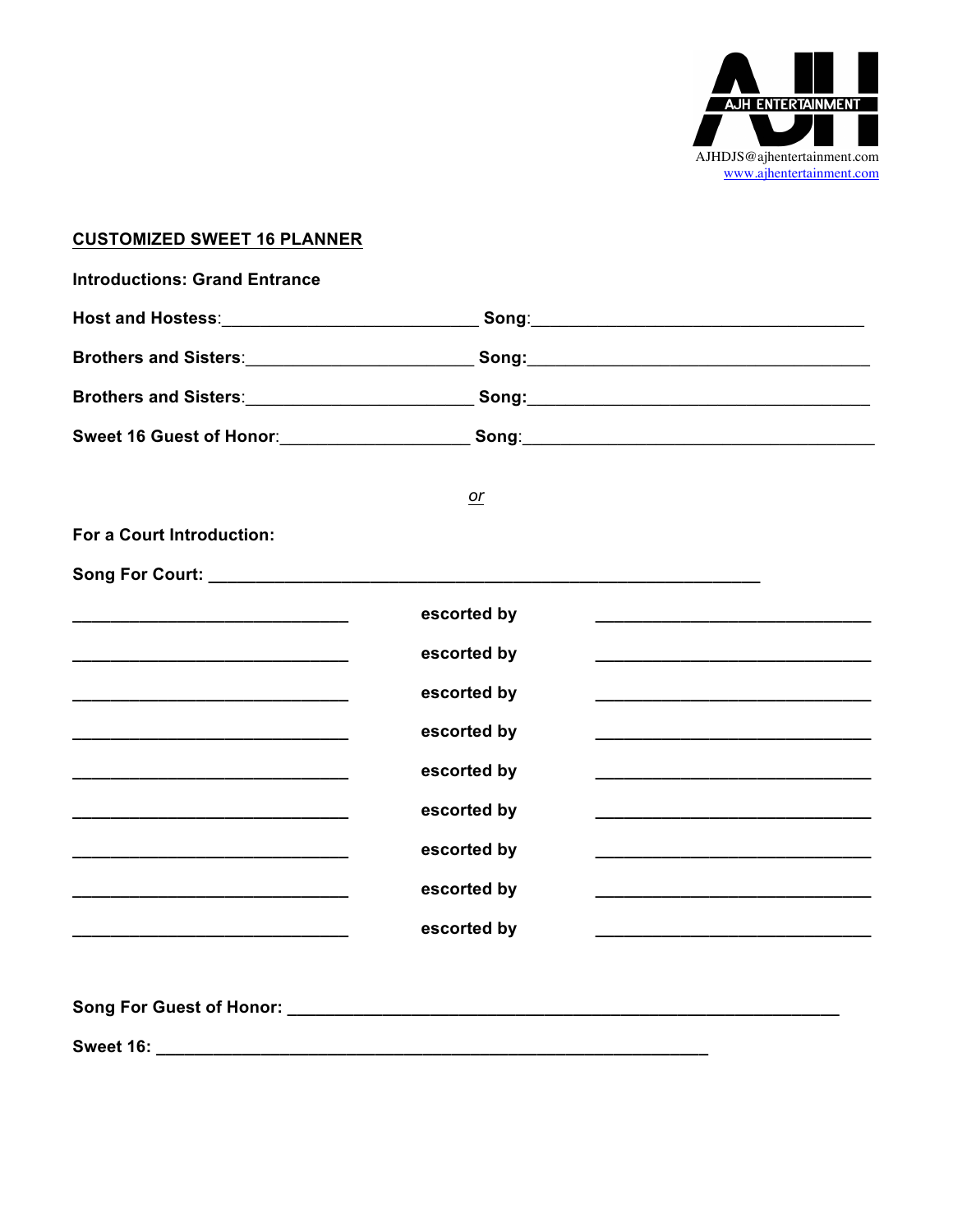# **Candle Lighting Ceremony**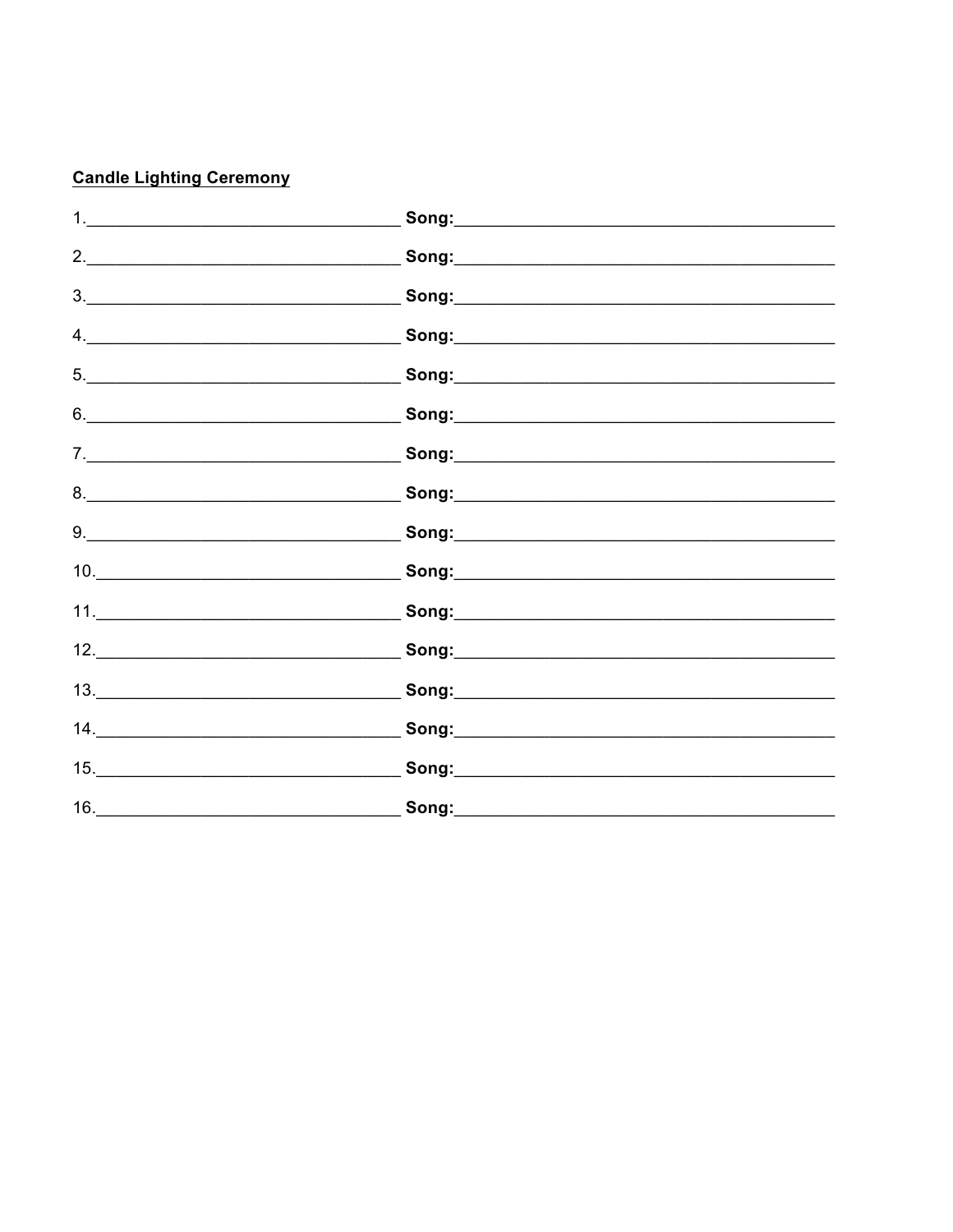#### **PARTY INFORMATION**

|                                               |        |                                         |                                                                                  | TOAST/SPEECH: YES/NO  WHO WILL BE GIVEN THE TOAST/SPEECH: ______________________                                                                                                         |  |  |
|-----------------------------------------------|--------|-----------------------------------------|----------------------------------------------------------------------------------|------------------------------------------------------------------------------------------------------------------------------------------------------------------------------------------|--|--|
|                                               |        |                                         | Number of Guests? ______ Adults: ________ Kids: _______                          |                                                                                                                                                                                          |  |  |
|                                               |        | ANY SPECIAL REQUESTS DURING THE AFFAIR: |                                                                                  |                                                                                                                                                                                          |  |  |
|                                               |        |                                         |                                                                                  | <b>Father/Daughter Dance</b> Yes or No: If yes, what song? _________________________________                                                                                             |  |  |
|                                               |        |                                         | Do You Have A Photo Booth? YES / NO Provided by: _______________________________ |                                                                                                                                                                                          |  |  |
|                                               |        |                                         |                                                                                  |                                                                                                                                                                                          |  |  |
|                                               |        |                                         |                                                                                  | Do You Have A Montage? YES / NO Who is Producing Montage? ______________________                                                                                                         |  |  |
|                                               |        |                                         |                                                                                  | Do You Have A Gobo? YES / NO Who Is Creating The Logo? _________________________<br>Do You Have Up-Lighting YES / NO Color Up-Lighting: ______________ Provided by: ____________________ |  |  |
| <b>Courses:</b>                               |        |                                         | BUFFET OR SITDOWN (PLEASE CIRCLE)                                                |                                                                                                                                                                                          |  |  |
|                                               |        | Time                                    | <b>Kids</b>                                                                      | Adult                                                                                                                                                                                    |  |  |
|                                               |        |                                         |                                                                                  |                                                                                                                                                                                          |  |  |
| <b>Vendor Information:</b>                    |        |                                         |                                                                                  |                                                                                                                                                                                          |  |  |
| <b>Catering Facility:</b>                     |        |                                         | <b>Contact:</b>                                                                  |                                                                                                                                                                                          |  |  |
| <b>Address:</b>                               | Phone: |                                         |                                                                                  |                                                                                                                                                                                          |  |  |
|                                               |        |                                         |                                                                                  |                                                                                                                                                                                          |  |  |
| Photographer's Name/Phone:                    |        |                                         |                                                                                  |                                                                                                                                                                                          |  |  |
|                                               |        |                                         |                                                                                  |                                                                                                                                                                                          |  |  |
| <b>Additional Sweet 16 Information Notes:</b> |        |                                         |                                                                                  |                                                                                                                                                                                          |  |  |